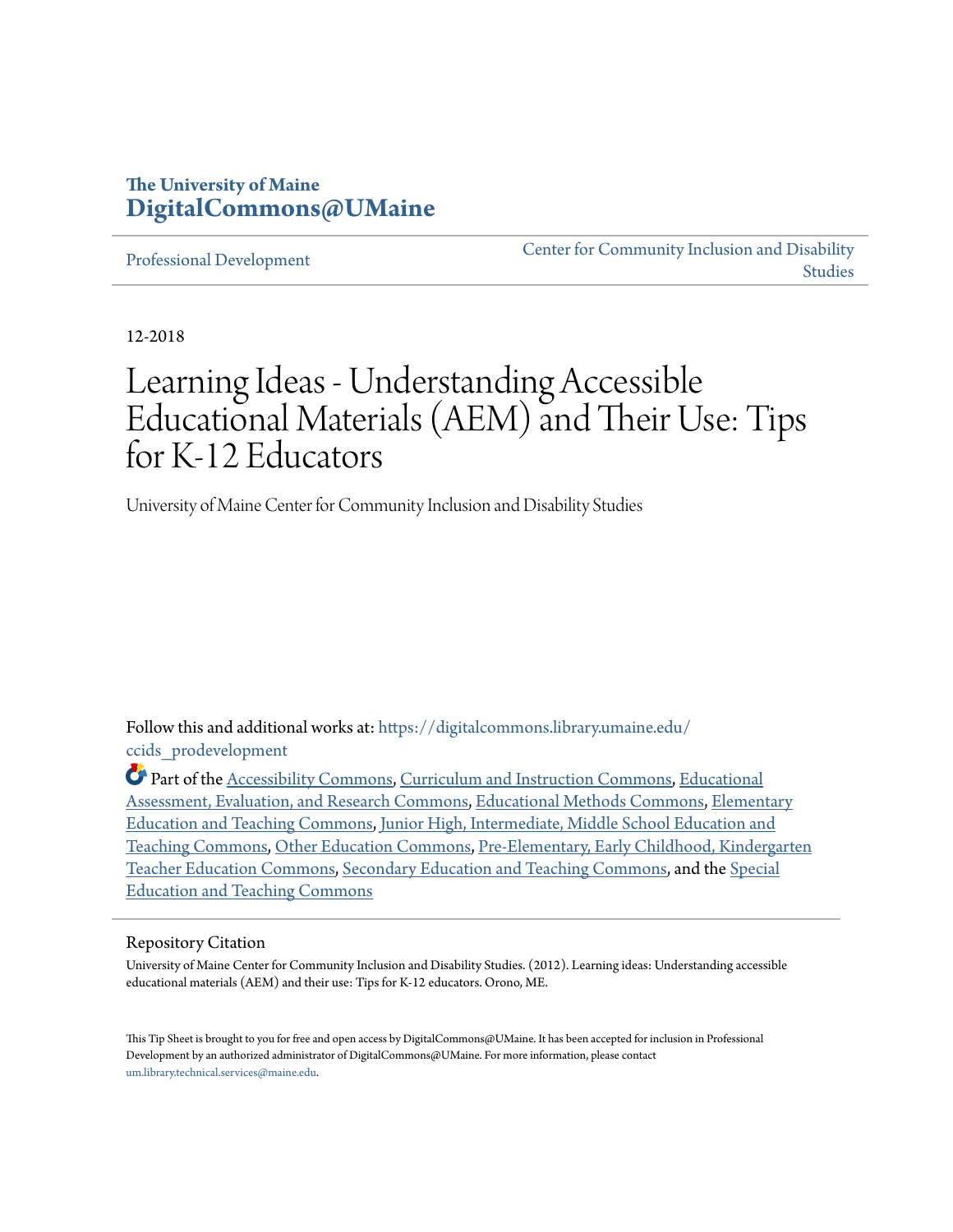IMAIN **Center for Community Inclusion and Disability Studies**

1865 THE UNIVERSITY OF

**University Center for Excellence in Developmental Disabilities ccids.umaine.edu**

# LEARNING IDEAS

### **Understanding Accessible Educational Materials (AEM) and Their Use: Tips for K-12 Educators**

 $\blacksquare$  tudents arrive in classrooms with a variety of skills, interests and needs.  $\sum$  For many learners, the typical curriculum—including instructional methods, classroom materials, and assessments of knowledge—may contain barriers to educational participation and achievement. Students who are unable to access print materials face particular challenges. Accessible educational materials (AEM) and related assistive technology (AT) reduce barriers and provide rich supports for learning. By using AEM and related AT, educators enable all learners to gain knowledge, skills and enthusiasm for learning.



#### **Did you know?**

"For some students, printed educational materials can be a barrier to participation and achievement in the general education curriculum. Accessible instructional materials (AIM) and Accessible Educational Materials (AEM) are print- and technologybased educational materials, including printed and electronic textbooks and related core materials that are designed or converted in a way that makes them usable across the widest range of student variability regardless of format [print, digital, graphical, audio, video]" (Maine AEM Program, 2018). These students have a print disability.

**A print disability i**s "a condition related to blindness, visual impairment, specific learning disability or other physical condition in which the student needs an alternative or specialized format (i.e., Braille, Large Print, Audio, Digital text) in order to access and gain information from conventional printed materials" (Maine AEM CoP, What is a Print Disability?).

**Accessible educational materials** are specialized formats of curricular content, which are selected based on an individual student's needs. The core material is not altered; it is converted from print into the mode that is accessible for the student.

**Which students might require Accessible Educational Materials and related assistive technology (AT)?** According to the National Center on Accessible Educational Materials (AEM), "the key consideration for AEM and related AT is the student's functional ability to use and learn from the standard print materials used across the curriculum." For example, a student may benefit from AEM and related AT if they:

- can not see text on a page;
- are unable to hold a book or turn a page;
- can not sit upright and stay alert for sufficient periods of time;
- can not read for the length of time required without becoming tired;
- can not identify letters or numbers; or
- can not read fluently.